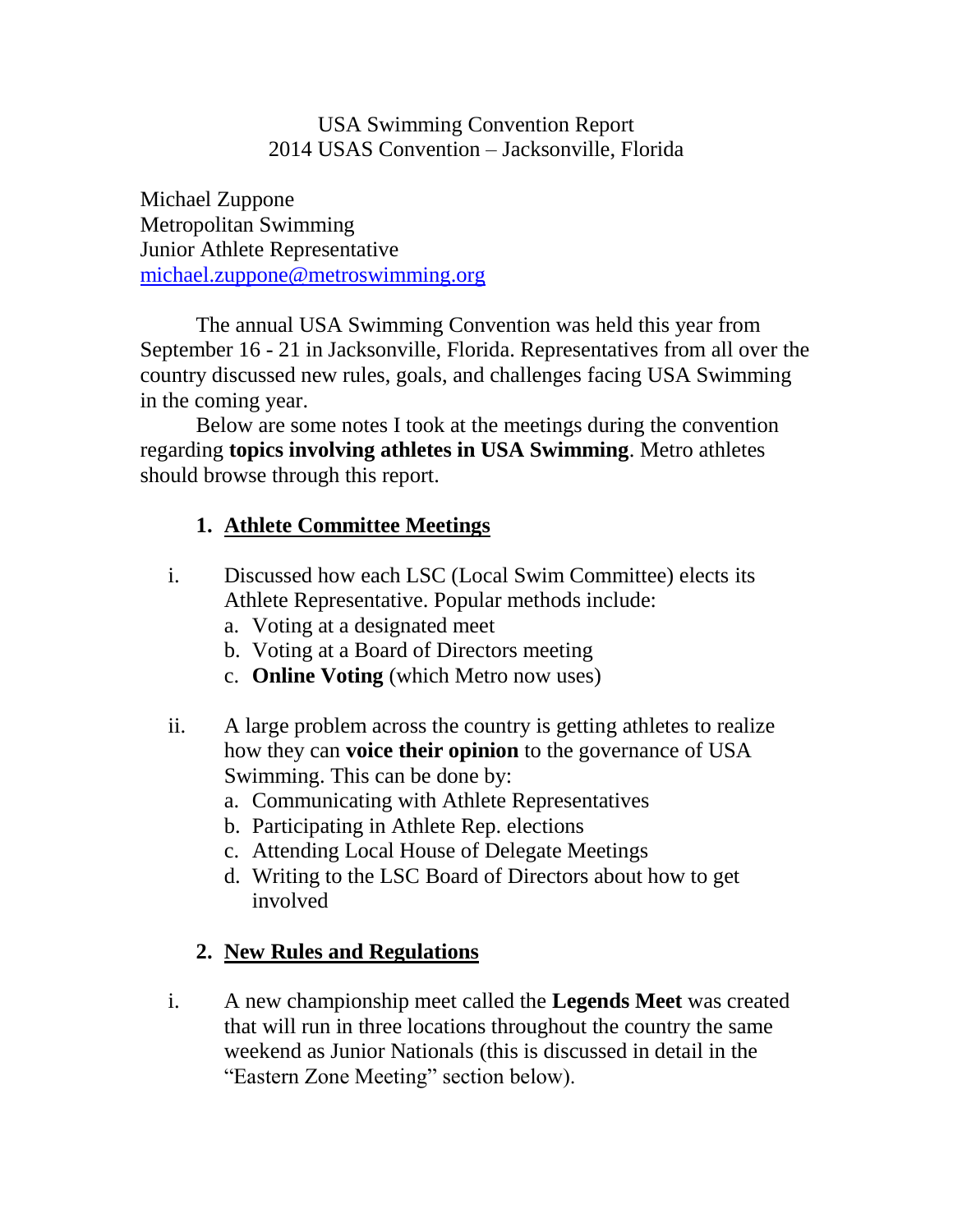- ii. **Deck Changing** is now **prohibited** at every pool in USA Swimming. This was perhaps the most controversial topic discussed at the convention. A meet official will now be able to discipline all swimmers caught deck changing at a given meet. No exceptions!
- iii. **Mixed Relays** will now be permitted at most swim meets throughout the country during the upcoming season. Host Teams will have the ability to schedule these into their meet programs if they so choose.
- iv. Athletes may submit proposals for new rules and regulations to be reviewed by the House of Delegates next year as long as they follow the proper format. Email the USA Swimming Rules and Regulations Committee for details.

#### **3. USA Swimming Marketing Report**



- i. How non-swimming parents view swimming:
	- a. 16% do not consider it a team sport
	- b. <80% do not consider placing their children on a swim team
	- c. Most parents only look to teach their children **how to swim**. They do not consider joining a **team**.
- ii. Ways to promote swimming as a team sport:
	- a. Show swimming as a **fun** sport. USA Swimming uses the word "funnest" in its advertisements to give the sport a fun feeling (even though it is not a real word).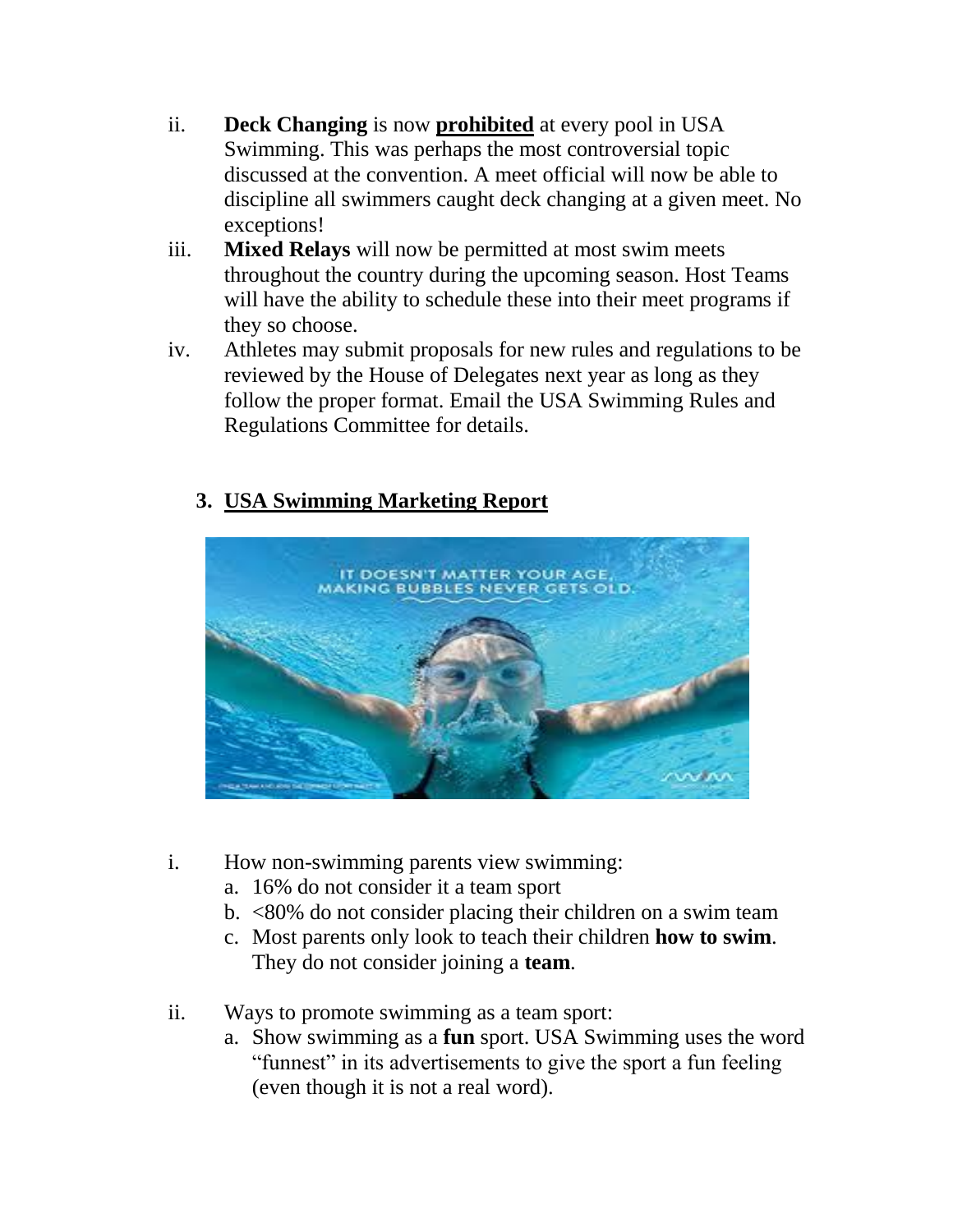- b. Advertise to **moms**, who tend to have the greatest say in whether or not a child joins a swim team.
- iii. The **Swim Today** Campaign:
	- a. Encourages participation in competitive swimming.
	- b. [www.swimtoday.org](http://www.swimtoday.org/)

### **4. Safe Sport Report**

- i. The **USA Swimming Safe Sport program** ensures that athletes are **protected** from all aspects of the sport.
- ii. **Safety** is perhaps the **most important** part of USA Swimming. It is important that athletes are aware of and protected from:
	- a. Psychological abuse
	- b. Sexual abuse from coaches
	- c. Physical injury cause by an undermanaged pool deck
	- d. Other forms of injury
- iii. Members of USA Swimming are encouraged to visit [www.usaswimming.org/protect](http://www.usaswimming.org/protect) and watch the information/training **video** for their role in the Safe Sport initiative. Videos are available for the following:
	- a. Athletes
	- b. Parents
	- c. Non-parents

- Athletes, please **encourage** your friends/parents to go online and watch the videos!

### **5. Athlete Leadership Report**

- i. Athletes are encouraged to act as leaders of their teams, especially toward younger athletes. Good **athletes** should:
	- a. Focus on effort, learning, and fixing mistakes
	- b. Be optimistic and coachable
	- c. Have an ability to encourage everyone to do better
	- d. Remember: "I am what I am through who we all are."
- ii. Tips for building **stronger teams** include:
	- a. Having times when everyone celebrates **good effort**, such as a designated high-five time after practice.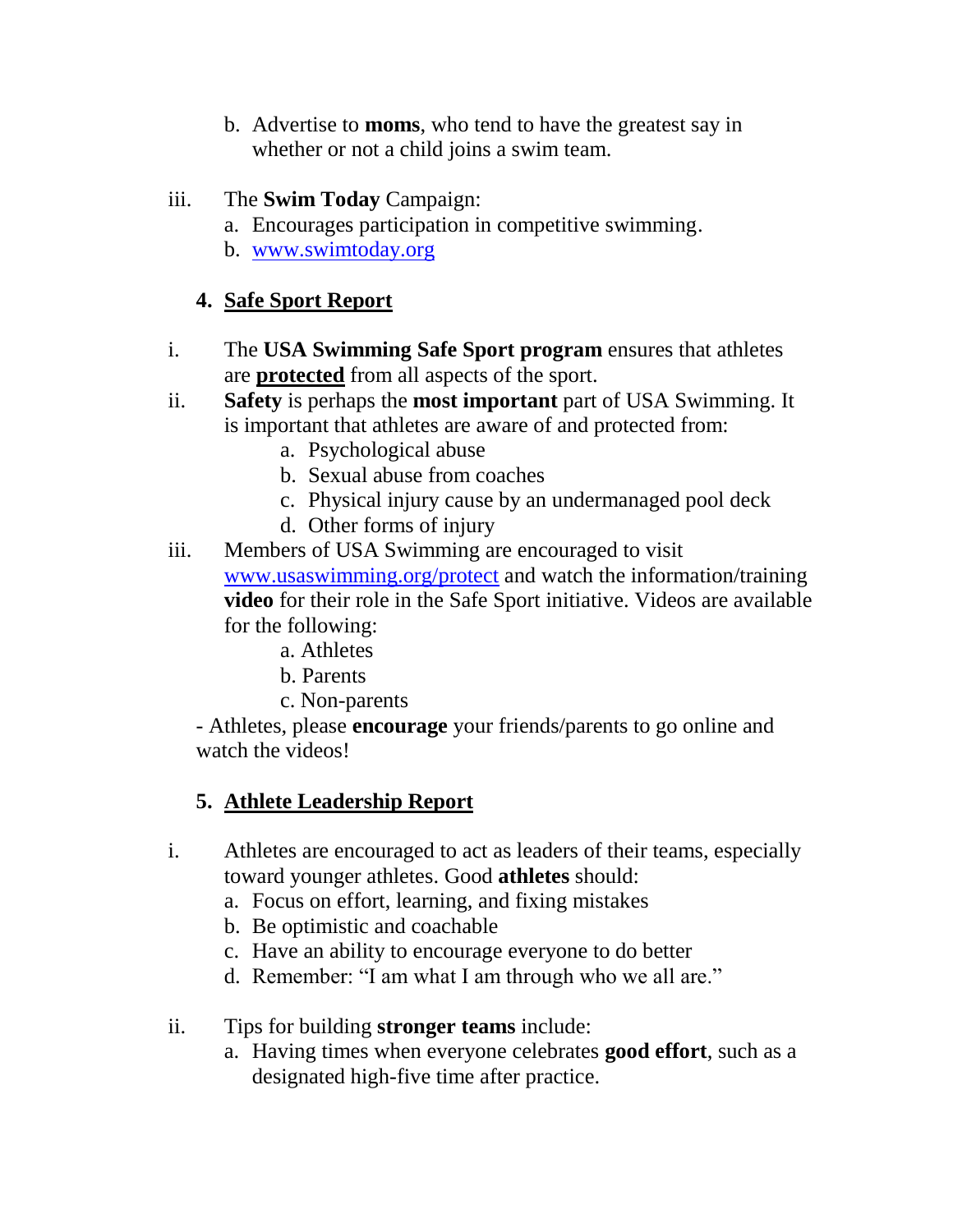- b. Rejecting practices such as hazing by instead focusing on **team bonding** activities.
- iii. There are three key ways in which each athlete can improve the culture of swimming:
	- a. Promote the **Individual** by always staying optimistic and trying your hardest.
	- b. Promote the **Team** by encouraging others and staying strong in the face of challenges.
	- c. Promote the **Sport** by showing others that you really enjoy swimming and get excited by going to practice in the morning.
- iv. Athletes should aim to be **Scholastic All-Americans** by excelling both in the pool and in school.

#### **6. USA Swimming State of the Sport/Membership Report**

- i. There are currently 339,843 year-round Athletes registered in USA Swimming and over 400,000 total members.
- ii. USA Swimming has showed a continued "**tradition of growth**," with a 47% increase in the number of athletes aged 13 and over during the last 10 years.
- iii. USA Swimming has over a 90% retention rate for athletes aged 13 and older.
- iv. The United States won 40 medals at the 2014 Pan Pacific Championships in Gold Coast, Australia, and 47 medals at the Junior Pan Pacific Championships in Kihei, Hawaii.
- v. The 2016 Olympic Trials Time Standards are now available on the USA Swimming website.
- vi. The **USA Swimming Foundation** has now taught over 2.5 million children to swim through its **Make a Splash** program since 2009, continuing its goal of "**Saving Lives and Building Champions**."
- vii. The Foundation also raised over \$500,000 to cover expenses for National Team Athletes.
- viii. Athletes should visit the following website to find out how they can **get involved** in Make a Splash or in their **local community**: <http://usaswimming.org/DesktopDefault.aspx?TabId=2092>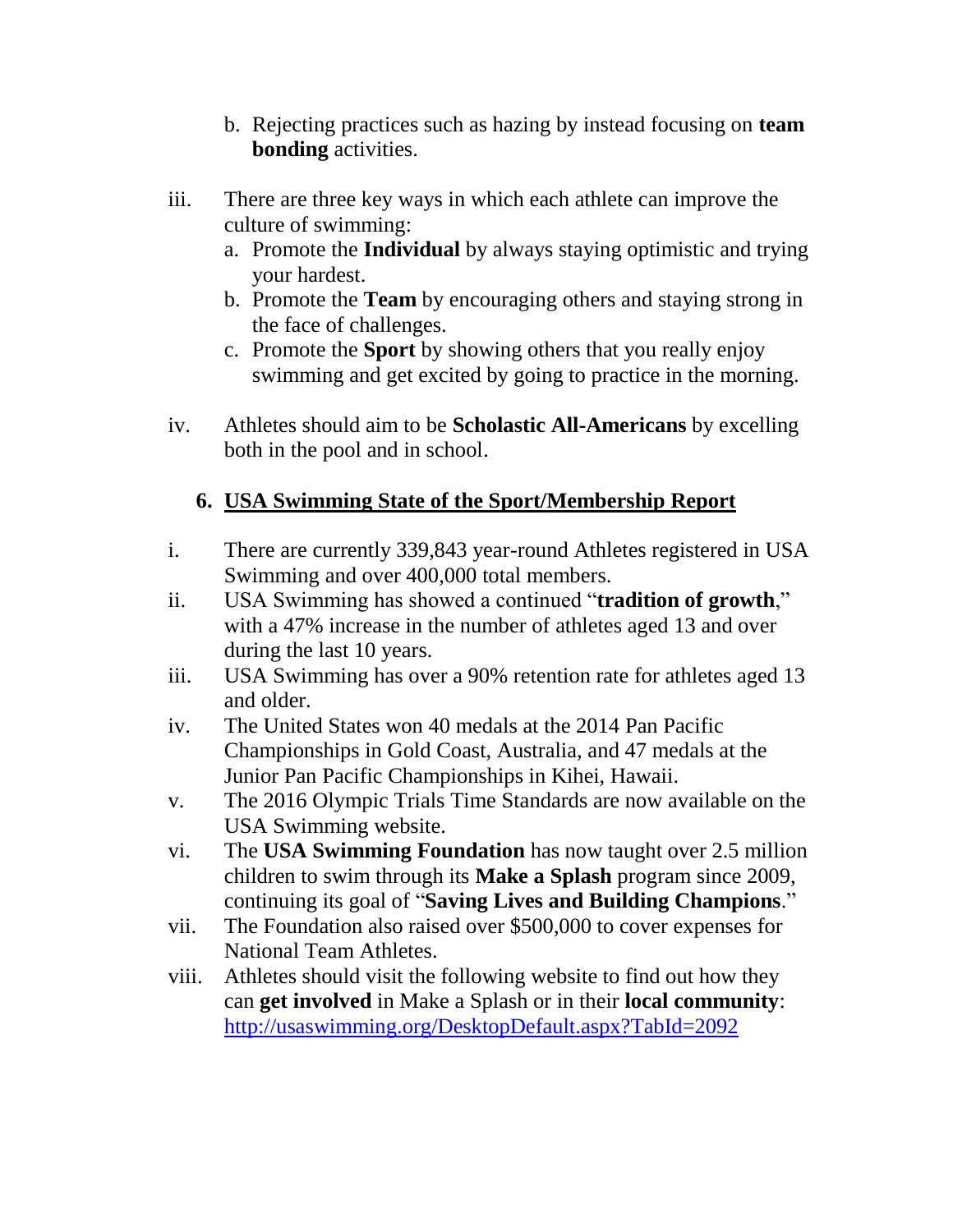# **7. Eastern Zone Meeting**



# i. 2014-15 Eastern Zone Championship Meet Schedule:

# Spring 2015:

| $3/19/15 - 3/22/15$<br>$3/19/15 - 3/22/15$ | Speedo Champ. Series Sectional Meet (South)<br>(Short Course – Christiansburg, VA)<br>Speedo Champ. Series Sectional Meet (North)<br>(Short Course – Ithaca, NY) |
|--------------------------------------------|------------------------------------------------------------------------------------------------------------------------------------------------------------------|
| $3/26/15 - 3/28/15$<br>$3/26/15 - 3/29/15$ | <b>EZ Short Course Age Group Champs</b><br>(Webster, NY)<br>Speedo Champ. Series Sectional Meet<br>(Long Course - Buffalo, NY)                                   |
| Summer 2015:                               |                                                                                                                                                                  |
|                                            |                                                                                                                                                                  |
| 6/27/15                                    | <b>EZ Open Water Champs</b>                                                                                                                                      |
| $7/16/15 - 7/19/15$                        | Speedo Champ. Super <b>Sectionals</b> (Ithaca, NY)                                                                                                               |
| $*7/30/15 - 8/3/15$<br>$7/30/15 - 8/3/15$  | USA Swimming Legends Meet (Greensboro, NC)<br><b>USA Swimming Junior Nationals</b>                                                                               |